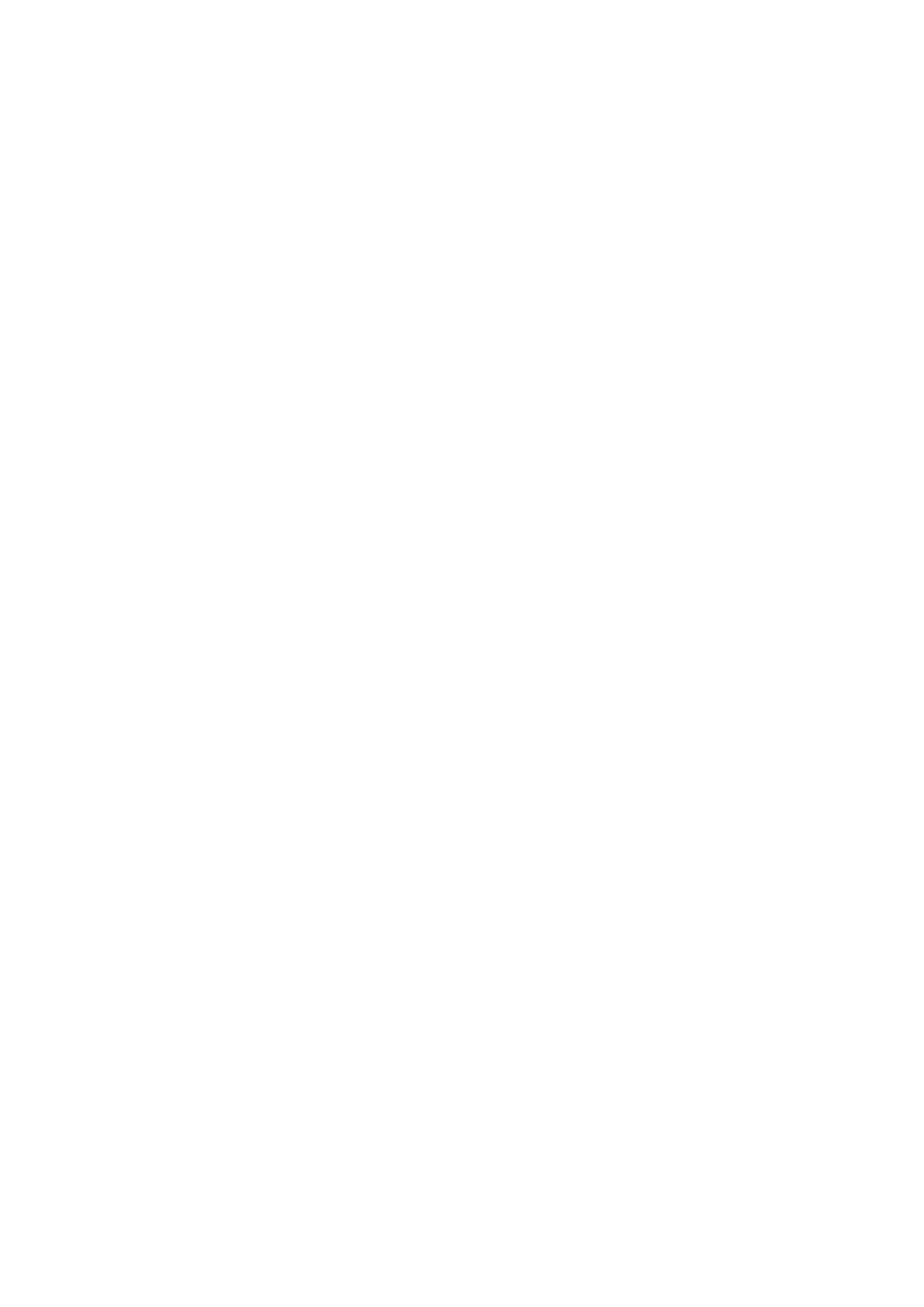

| 1                       | <b>APPOINTMENT OF CHAIRMAN</b>                                                                                                                                                                                                  | Simon Harper |
|-------------------------|---------------------------------------------------------------------------------------------------------------------------------------------------------------------------------------------------------------------------------|--------------|
|                         | To elect a Chairperson for Civic Year (2018/19).                                                                                                                                                                                |              |
| $2^{\circ}$             | <b>APOLOGIES FOR ABSENCE</b>                                                                                                                                                                                                    | Simon Harper |
|                         | To note any apologies for absence.                                                                                                                                                                                              |              |
| $\mathbf{3}$            | <b>MINUTES</b> (Pages 1 - 2)                                                                                                                                                                                                    | Simon Harper |
|                         | To approve the minutes of the meeting held on 9 March 2018.                                                                                                                                                                     |              |
| $\overline{\mathbf{A}}$ | <b>PUBLIC QUESTIONS</b>                                                                                                                                                                                                         | Simon Harper |
|                         | To answer any written public questions about matters which are within the<br>powers and duties of the Committee. The closing date/time for the<br>receipt of questions is 10.00am on Tuesday 29 January 2019.                   |              |
|                         | Depending on the nature of the questions asked it may not be possible to<br>provide a comprehensive answer at the meeting, in which case a written<br>answer will be supplied as soon as reasonably possible after the meeting. |              |
| 5                       | <b>MEMBERS' QUESTIONS</b>                                                                                                                                                                                                       | Simon Harper |
|                         | To answer any written members' questions. The closing date/time for the<br>receipt of questions is 10.00am on Tuesday 29 January 2019.                                                                                          |              |